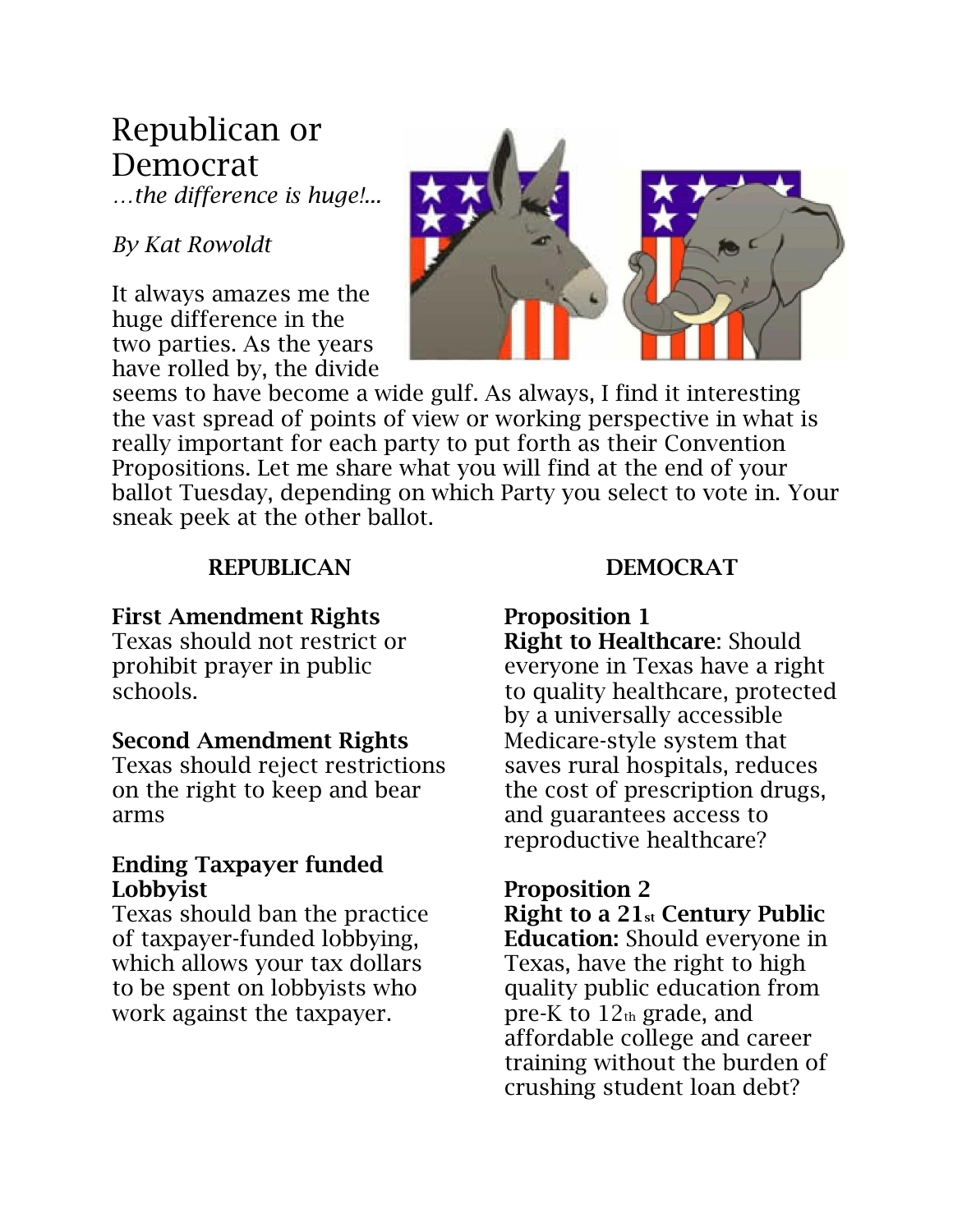### **REPUBLICAN**

### Border Wall

Texas should support the construction of a physical barrier and use existing defense-grade surveillance equipment along the entire southern border of Texas.

### Parental Rights A

Texas parents or legal guardians of public school children under the age of 18 should be the sole decision makers for all their children's healthcare decisions including, but not limited to, psychological assessment and treatment, contraception, and sex education.

### Parental Rights B

Texas should ban chemical castration, puberty blockers, cross-sex hormones, and genital mutilation surgery on all minor children for transition purposes, given that Texas children as young as three (3) are being transitioned from their biological sex to the opposite sex.

### **History**

Texans should protect and preserve all historical monuments, artifacts, and buildings, such as the Alamo

### DEMOCRAT

Proposition 3 Right to Clean Air, Safe Water, and a Responsive Climate Policy: Should everyone in Texas have the right to clean air, safe water, affordable and sustainable alternative energy sources, and a responsible climate policy that recognizes and addresses the climate crisis as a real and serious threat that impacts every aspect of life on this planet?

### Proposition 4 Right to Economic Security:

Should everyone in Texas have the right to economic security, where all workers have earned paid family and sick leave, training to prepare for future economies, and a living wage that respects their hard work?

### Proposition 5

Right to Dignity & Respect: Should everyone in Texas have the right to a life of dignity and respect, free from discrimination and harassment anywhere, including businesses and public facilities, no matter how they identify, the color of their skin, whom they love, socioeconomic status, disability status, housing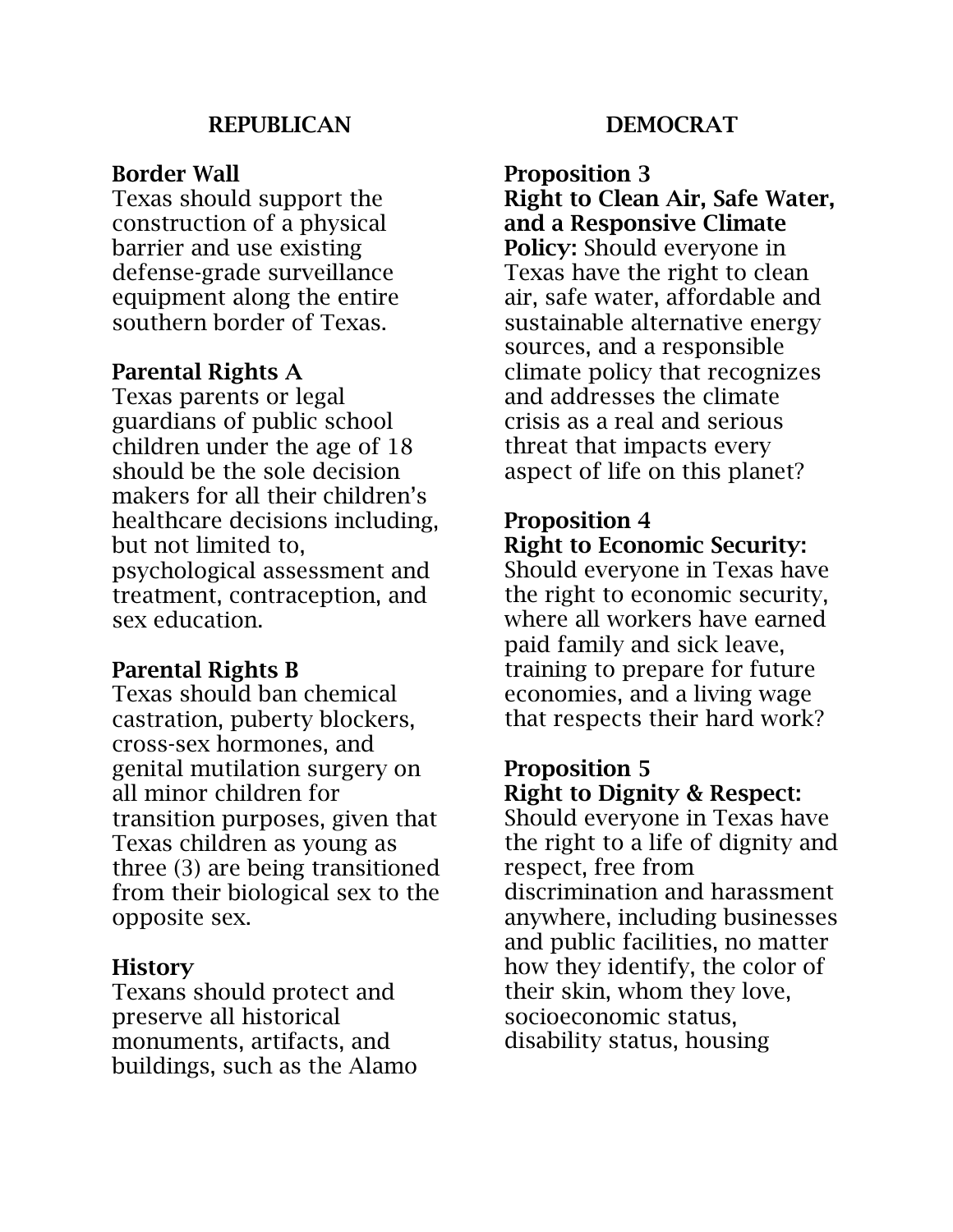### **REPUBLICAN**

Cenotaph and our beloved Alamo, and should oppose any reimagining of the Alamo site.

### Voter Integrity

Texas election officials should have the directives of the Office of the Governor to purge illegal voters from the voter rolls and verify that each new registered voter is a U.S. citizen.

### Bail Reform

Bail in Texas should be based only on a person's danger to society and risks of flight, not that person's ability to pay.

### Term Limits

Texas should limit our state legislators' terms to 12 years.

### DEMOCRAT

status, or from where they come?

### Proposition 6 Right to Be Free from Violence:

Should everyone in Texas have the right to live a life free from violence – gun violence, racial hatred, terrorism, domestic violence, bullying, harassment or sexual assault – so Texans can grow in a safe environment?

### Proposition 7 Right to Housing:

Should everyone in Texas have the right to affordable and accessible housing and modern utilities (electricity, water, gas, and high-speed internet) free from any form of discrimination?

#### Proposition 8 Right to Vote:

Should every eligible Texan have the right to vote, made easier by automatic voter registration, the option to vote by mail, guaranteed early and mobile voting stations, and a state election holiday – free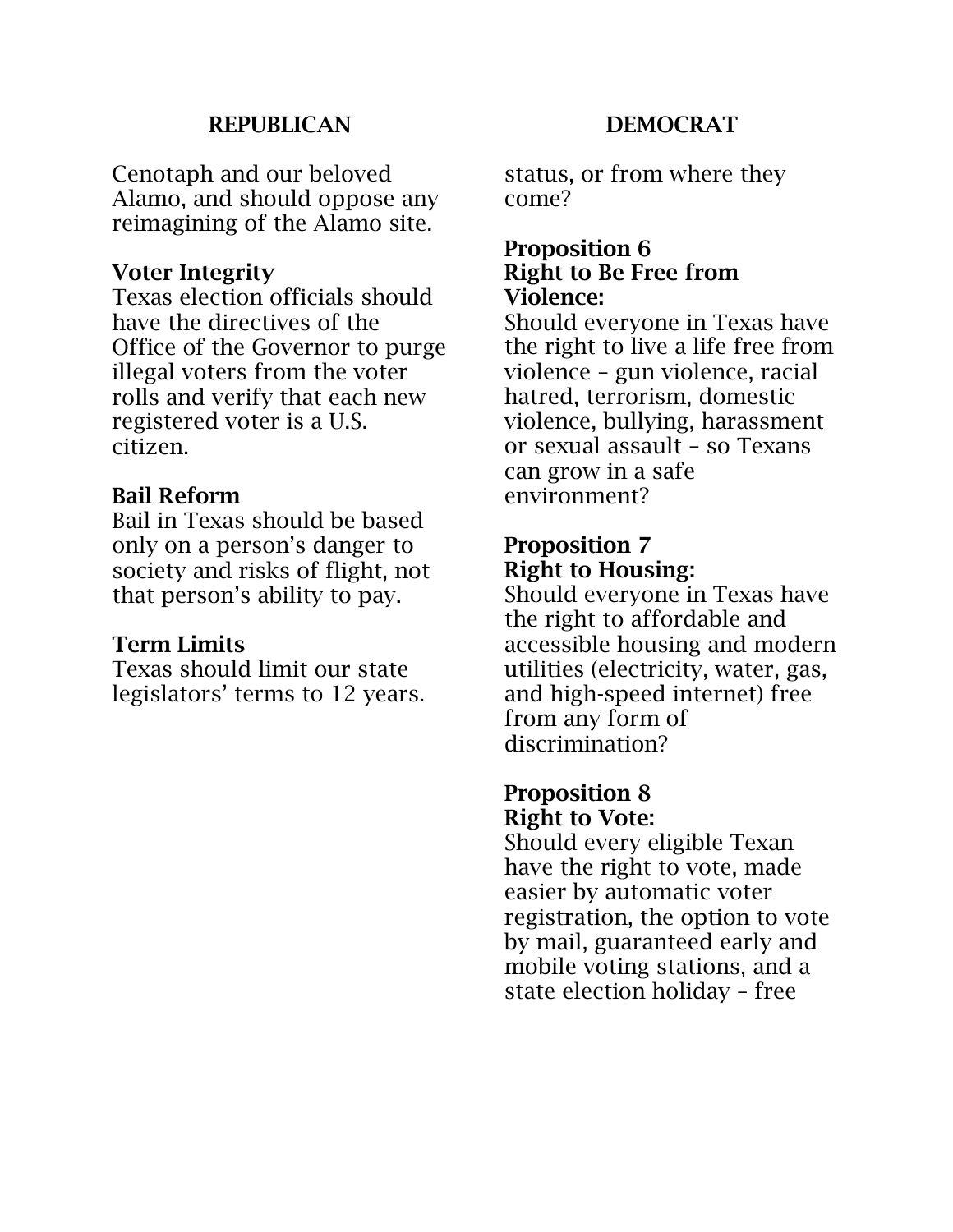### DEMOCRAT (cont.)

from corporate campaign influence, foreign and domestic interference, and gerrymandering?

### Proposition 9 Right to a Fair Criminal Justice System:

Should everyone in Texas have the right to a fair criminal justice system that treats people equally, uses proven methods for de-escalating situations instead of excessive force, and puts an end to the mass and disproportionate incarceration of people of color for minor offenses?

### Proposition 10 Immigrant Rights:

Should there be a just and fair comprehensive immigration reform solution that includes an earned path to citizenship for law-abiding immigrants and their children, keeps families together, protects DREAMers, and provides workforce solutions for businesses?

### Proposition 11 Right to Fair Taxation:

Should Texas establish equitable taxation for people at all income levels and for businesses and corporations, large and small, so our state government can fund our educational, social, infrastructure, business, and all government services to improve programs necessary for all Texans to thrive?